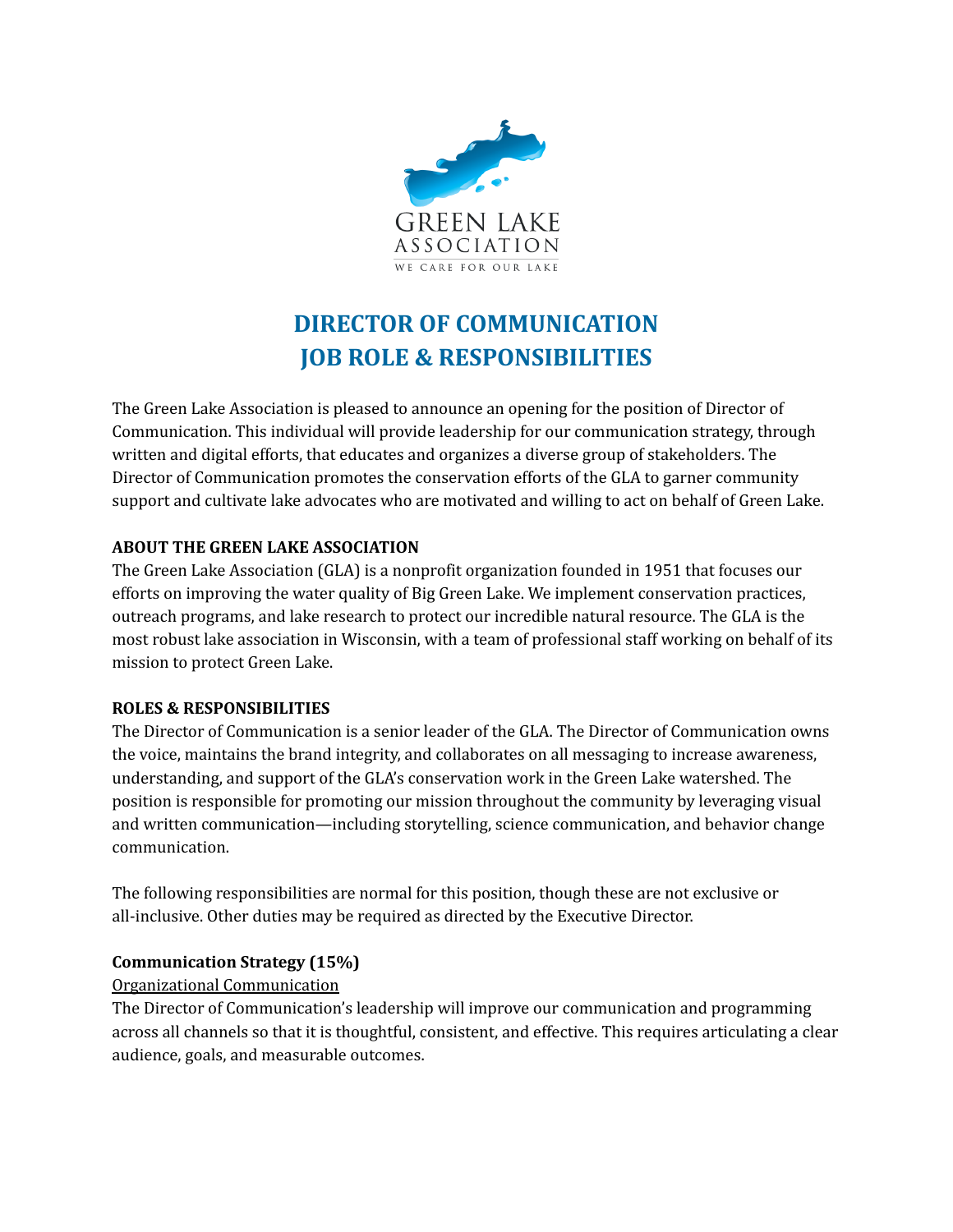As part of our communication strategy, the Director of Communication will guide when and how our audience hears from us. The Director of Communication develops and implements the components of this strategy throughout the year, in close communication with the Executive Director. This includes developing, executing, and prioritizing an audience segmentation strategy for both digital and print materials.

#### Brand Management

The Director of Communication owns the creation and evolution of brand guidelines—in partnership with the GLA's graphic designer consultant—and helps ensure they are applied to all public-facing materials.

## **Printed Communication (30%)**

The Director of Communication manages the strategy and creates the content for printed publications—specifically press releases, *Times & Tides* newsletter*,* our Impact Report, and our Lake Report Card.

Additionally, the Director of Communication collaborates with the Director of Development on membership and fundraising communication to create donor-specific mailings and campaigns.

## **Digital Content (45%)**

The Director of Communication is responsible for the GLA's online presence, specifically managing the website, email communications, and social media channels. This includes complete ownership of all channels—from determining the content strategy through to the execution of creating and publishing content.

The GLA primarily maintains a social presence on Facebook and Instagram, with Twitter, LinkedIn, and YouTube as secondary channels. The Director of Communication manages the entire social media process, including writing copy, scheduling social posts, and managing the community.

Digital content creation could include graphic design, photography, and short videos—though both contracted graphic design and videography support is available for larger projects, as needed. Additional aspects include tracking performance and creating paid social campaigns.

#### **Event Communication (10%)**

Develop and implement communications strategy to promote the GLA's two major events: the Annual Gala and the Annual Meeting. This includes input and direction on messaging and the creation of supporting communication materials, including press releases, website updates, social media and email content, plus working with a contracted videographer to write scripts and gather footage.

Additional duties to the above may be required as assigned.

# **MINIMUM QUALIFICATIONS**